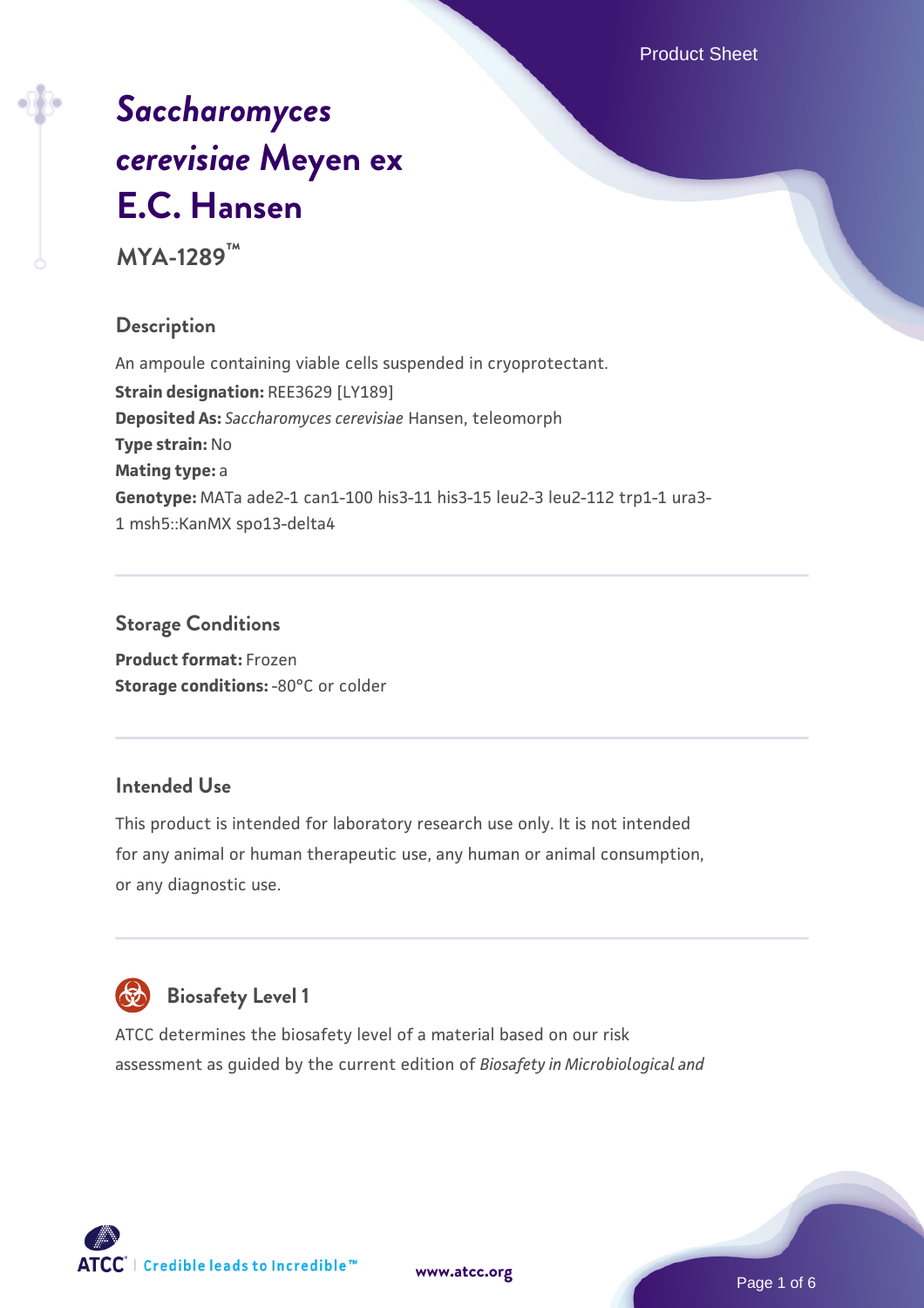## **[Saccharomyces cerevisiae](https://www.atcc.org/products/mya-1289)** [Meyen ex E.C. Hansen](https://www.atcc.org/products/mya-1289) **MYA-1289**

*Biomedical Laboratories (BMBL)*, U.S. Department of Health and Human Services. It is your responsibility to understand the hazards associated with the material per your organization's policies and procedures as well as any other applicable regulations as enforced by your local or national agencies.

ATCC highly recommends that appropriate personal protective equipment is always used when handling vials. For cultures that require storage in liquid nitrogen, it is important to note that some vials may leak when submersed in liquid nitrogen and will slowly fill with liquid nitrogen. Upon thawing, the conversion of the liquid nitrogen back to its gas phase may result in the vial exploding or blowing off its cap with dangerous force creating flying debris. Unless necessary, ATCC recommends that these cultures be stored in the vapor phase of liquid nitrogen rather than submersed in liquid nitrogen.

## **Certificate of Analysis**

For batch-specific test results, refer to the applicable certificate of analysis that can be found at www.atcc.org.

## **Growth Conditions Medium:**  [ATCC Medium 1245: YEPD](https://www.atcc.org/-/media/product-assets/documents/microbial-media-formulations/1/2/4/5/atcc-medium-1245.pdf?rev=705ca55d1b6f490a808a965d5c072196) **Temperature:** 25°C

## **Handling Procedures**

**Frozen ampoules** packed in dry ice should either be thawed immediately or



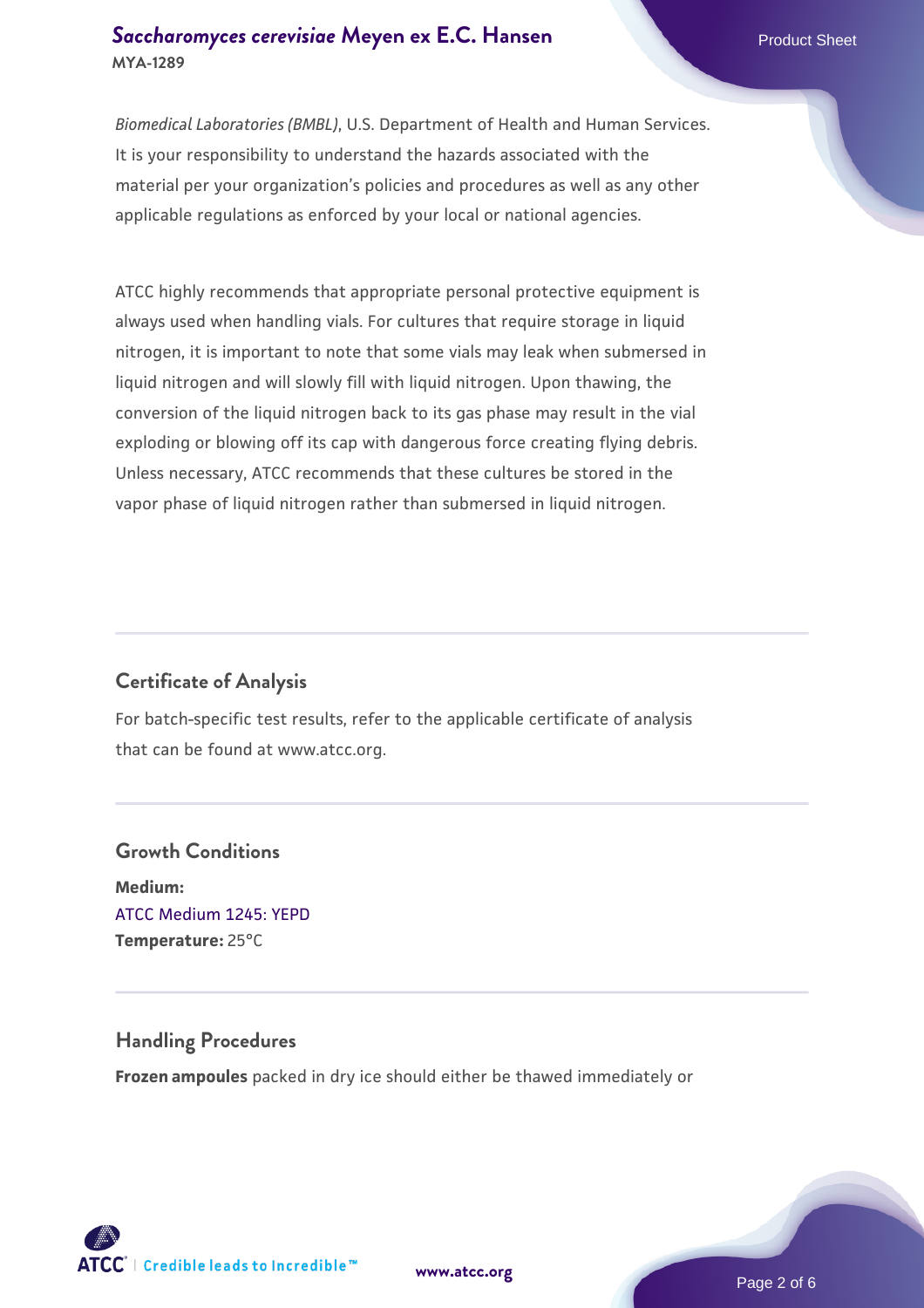## **[Saccharomyces cerevisiae](https://www.atcc.org/products/mya-1289)** [Meyen ex E.C. Hansen](https://www.atcc.org/products/mya-1289) **MYA-1289**

stored in liquid nitrogen. If liquid nitrogen storage facilities are not available, frozen ampoules may be stored at or below -70°C for approximately one week. **Do not under any circumstance store frozen ampoules at refrigerator freezer temperatures (generally -20°C)**. Storage of frozen material at this temperature will result in the death of the culture.

- 1. To thaw a frozen ampoule, place in a **25°C to 30°C** water bath, until just thawed **(approximately 5 minutes)**. Immerse the ampoule just sufficient to cover the frozen material. Do not agitate the ampoule.
- 2. Immediately after thawing, wipe down ampoule with 70% ethanol and aseptically transfer at least 50 µL (or 2-3 agar cubes) of the content onto a plate or broth with medium recommended.
- 3. Incubate the inoculum/strain at the temperature and conditions recommended.
- 4. Inspect for growth of the inoculum/strain regularly for up to 4 weeks. The time necessary for significant growth will vary from strain to strain.

#### **Notes**

Additional information on this culture is available on the ATCC web site at [www.atcc.org.](http://www.atcc.org/)

## **Material Citation**

If use of this material results in a scientific publication, please cite the material in the following manner: *Saccharomyces cerevisiae* Meyen ex E.C. Hansen (ATCC MYA-1289)

## **References**

References and other information relating to this material are available at www.atcc.org.

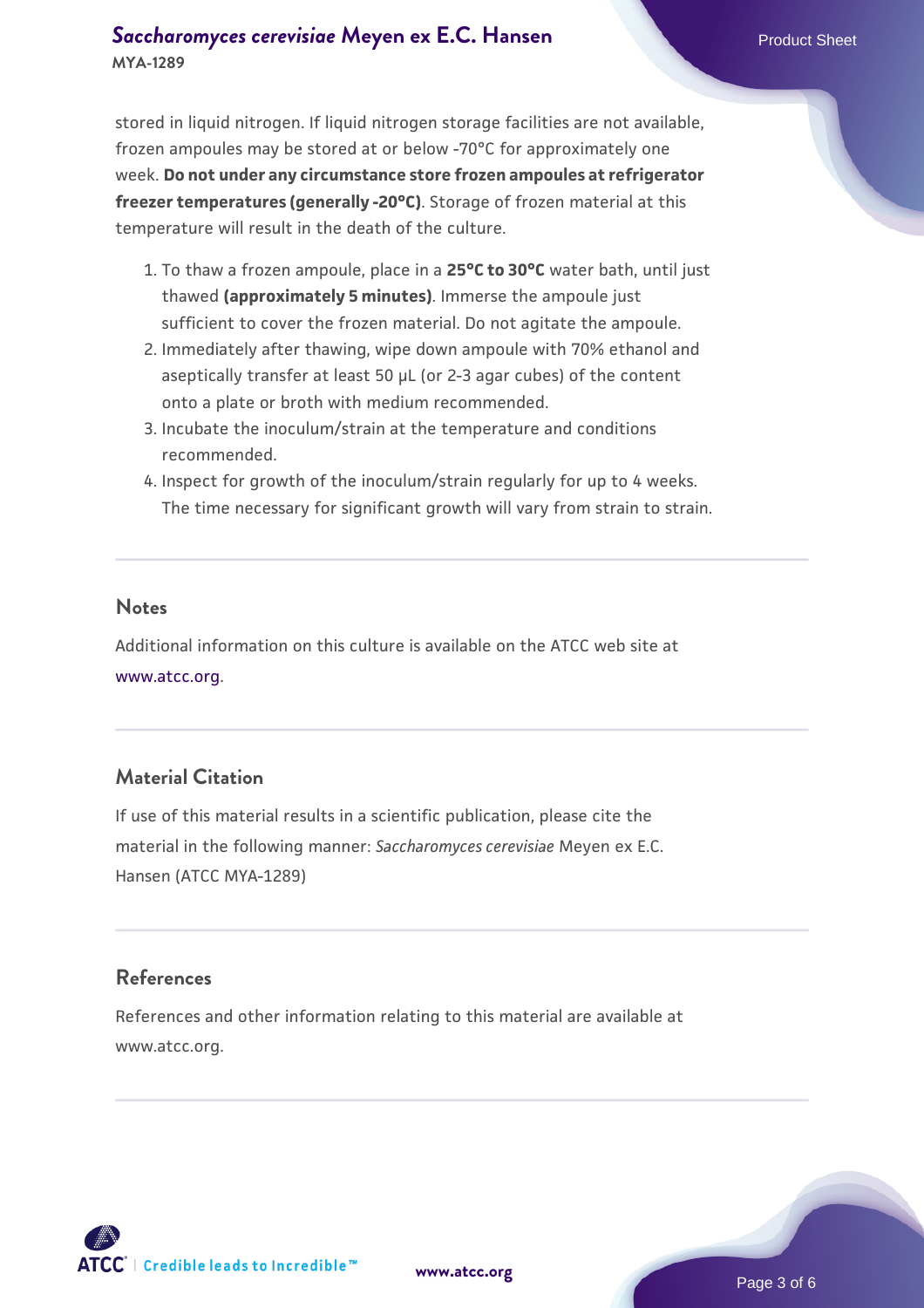## **Warranty**

The product is provided 'AS IS' and the viability of ATCC® products is warranted for 30 days from the date of shipment, provided that the customer has stored and handled the product according to the information included on the product information sheet, website, and Certificate of Analysis. For living cultures, ATCC lists the media formulation and reagents that have been found to be effective for the product. While other unspecified media and reagents may also produce satisfactory results, a change in the ATCC and/or depositor-recommended protocols may affect the recovery, growth, and/or function of the product. If an alternative medium formulation or reagent is used, the ATCC warranty for viability is no longer valid. Except as expressly set forth herein, no other warranties of any kind are provided, express or implied, including, but not limited to, any implied warranties of merchantability, fitness for a particular purpose, manufacture according to cGMP standards, typicality, safety, accuracy, and/or noninfringement.

### **Disclaimers**

This product is intended for laboratory research use only. It is not intended for any animal or human therapeutic use, any human or animal consumption, or any diagnostic use. Any proposed commercial use is prohibited without a license from ATCC.

While ATCC uses reasonable efforts to include accurate and up-to-date information on this product sheet, ATCC makes no warranties or representations as to its accuracy. Citations from scientific literature and patents are provided for informational purposes only. ATCC does not warrant that such information has been confirmed to be accurate or complete and the customer bears the sole responsibility of confirming the accuracy and completeness of any such information.

This product is sent on the condition that the customer is responsible for and assumes all risk and responsibility in connection with the receipt, handling,



**[www.atcc.org](http://www.atcc.org)**

Page 4 of 6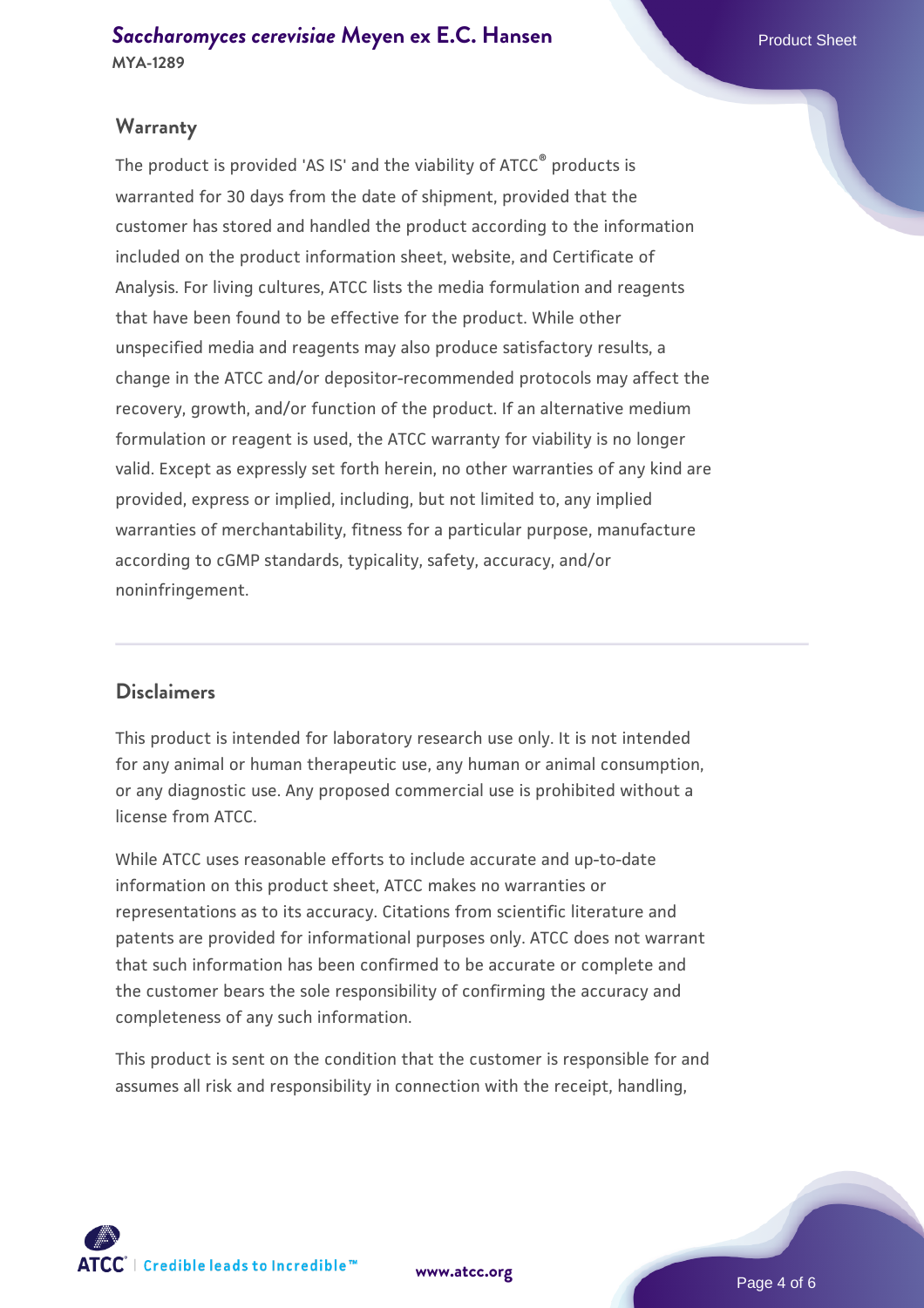storage, disposal, and use of the ATCC product including without limitation taking all appropriate safety and handling precautions to minimize health or environmental risk. As a condition of receiving the material, the customer agrees that any activity undertaken with the ATCC product and any progeny or modifications will be conducted in compliance with all applicable laws, regulations, and guidelines. This product is provided 'AS IS' with no representations or warranties whatsoever except as expressly set forth herein and in no event shall ATCC, its parents, subsidiaries, directors, officers, agents, employees, assigns, successors, and affiliates be liable for indirect, special, incidental, or consequential damages of any kind in connection with or arising out of the customer's use of the product. While reasonable effort is made to ensure authenticity and reliability of materials on deposit, ATCC is not liable for damages arising from the misidentification or misrepresentation of such materials.

Please see the material transfer agreement (MTA) for further details regarding the use of this product. The MTA is available at www.atcc.org.

## **Copyright and Trademark Information**

© ATCC 2021. All rights reserved.

ATCC is a registered trademark of the American Type Culture Collection.

## **Revision**

This information on this document was last updated on 2021-05-20

## **Contact Information**

ATCC 10801 University Boulevard Manassas, VA 20110-2209 USA